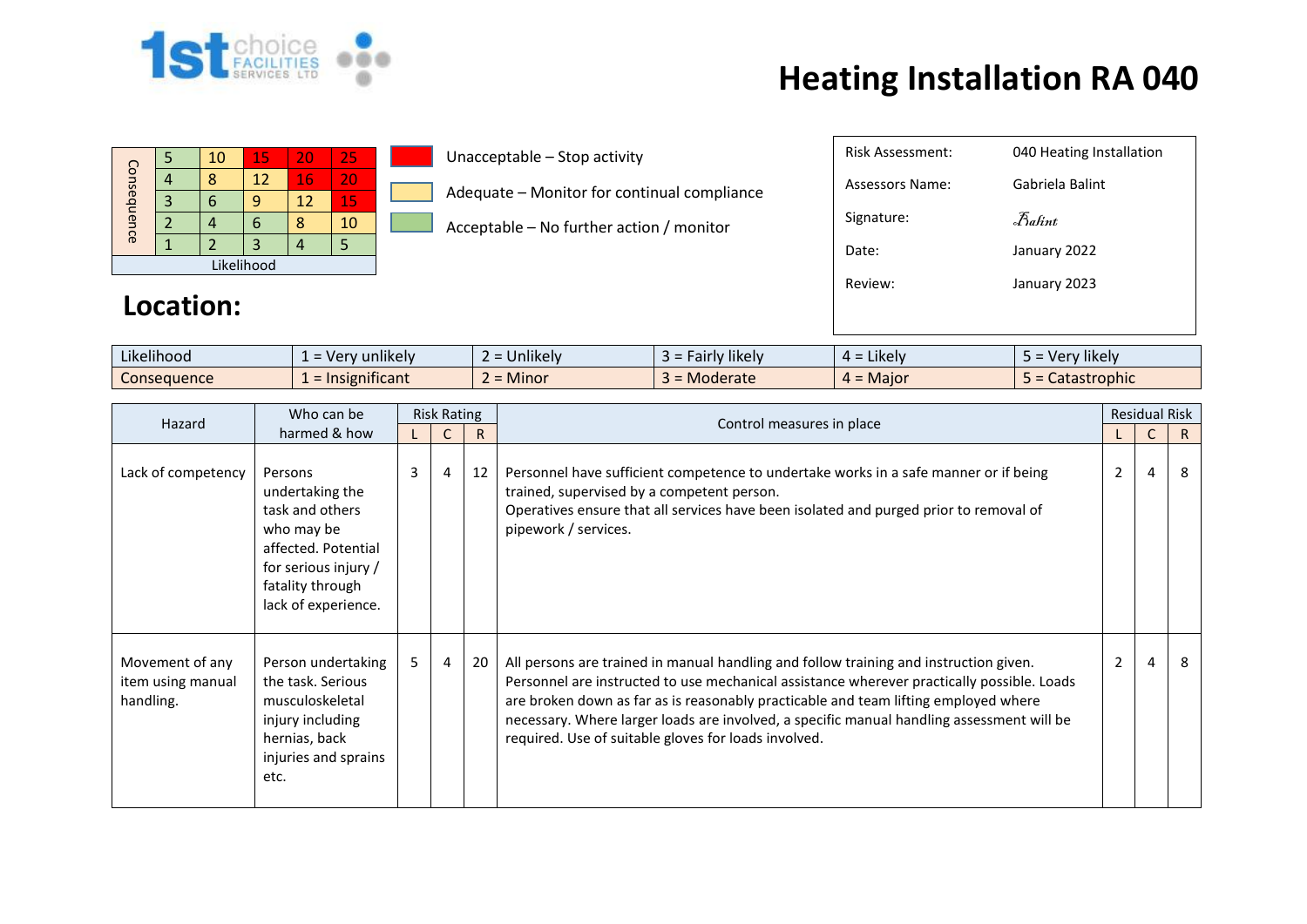

| Slips, trips and falls                   | Persons<br>undertaking the<br>task. Serious injury<br>potential increasing<br>due to MH activity.                    | 4 | 4  | 16 | Routes and areas are checked for obstructions and availability of space or other hazards i.e.<br>wet floor, spillages, uneven or slippery surfaces and cables etc. prior to use.<br>Personnel aware of additional hazards that may lead to STF on the same level i.e. inadequate<br>lighting, weather conditions, changes in surface etc.<br>Good housekeeping standards are maintained and inspected at all times.                                                                          | $\overline{2}$ | 4 | 8  |
|------------------------------------------|----------------------------------------------------------------------------------------------------------------------|---|----|----|----------------------------------------------------------------------------------------------------------------------------------------------------------------------------------------------------------------------------------------------------------------------------------------------------------------------------------------------------------------------------------------------------------------------------------------------------------------------------------------------|----------------|---|----|
| Work at height                           | Persons<br>undertaking the<br>task. Serious injury<br>potential / fatality<br>through falling<br>from height         | 3 | 5. | 15 | In line with training delivered, operatives are instructed in the following. All work at height is<br>to be planned and only undertaken by competent persons or if being trained, supervised by<br>a competent person. Personnel aware of fragile surfaces and open voids and edges ensuring<br>adequate protection is in place. Use of suitable professional equipment only i.e. podium<br>steps, ladders and step ladders etc. For powered access equipment, a separate RA is<br>required. | 2              | 5 | 10 |
| Use of ladders and<br>steps              | Persons<br>undertaking the<br>task. Serious injury<br>potential / fatality<br>through falling<br>from height         | 3 | 5  | 15 | All ladders and steps to conform to guidance standards i.e. Class 1 EN 131 professional. In<br>line with training delivered, ladders and steps should only be used where they can be set up<br>correctly and secured where practicable. Ladder / steps / ground conditions are checked pre-<br>use. Correct selection of equipment is required at all times.                                                                                                                                 | $\overline{2}$ | 5 | 10 |
| Use of substances<br>hazardous to health | All personnel who<br>use or may be<br>affected by the use<br>of hazardous<br>substances, serious<br>injury potential | 3 | 4  | 12 | Use of product information including COSHH assessments and manufacturers instructions on<br>packaging. Use of authorised substances only. Use of suitable PPE and ventilation as<br>determined in COSHH assessment / MSDS.<br>Personnel to be aware of others who may be affected by the use of the substance.<br>Substances are to be stored in original containers and stored in accordance with information<br>outlined in COSHH assessments and MSDS.                                    | 2              | 4 | 8  |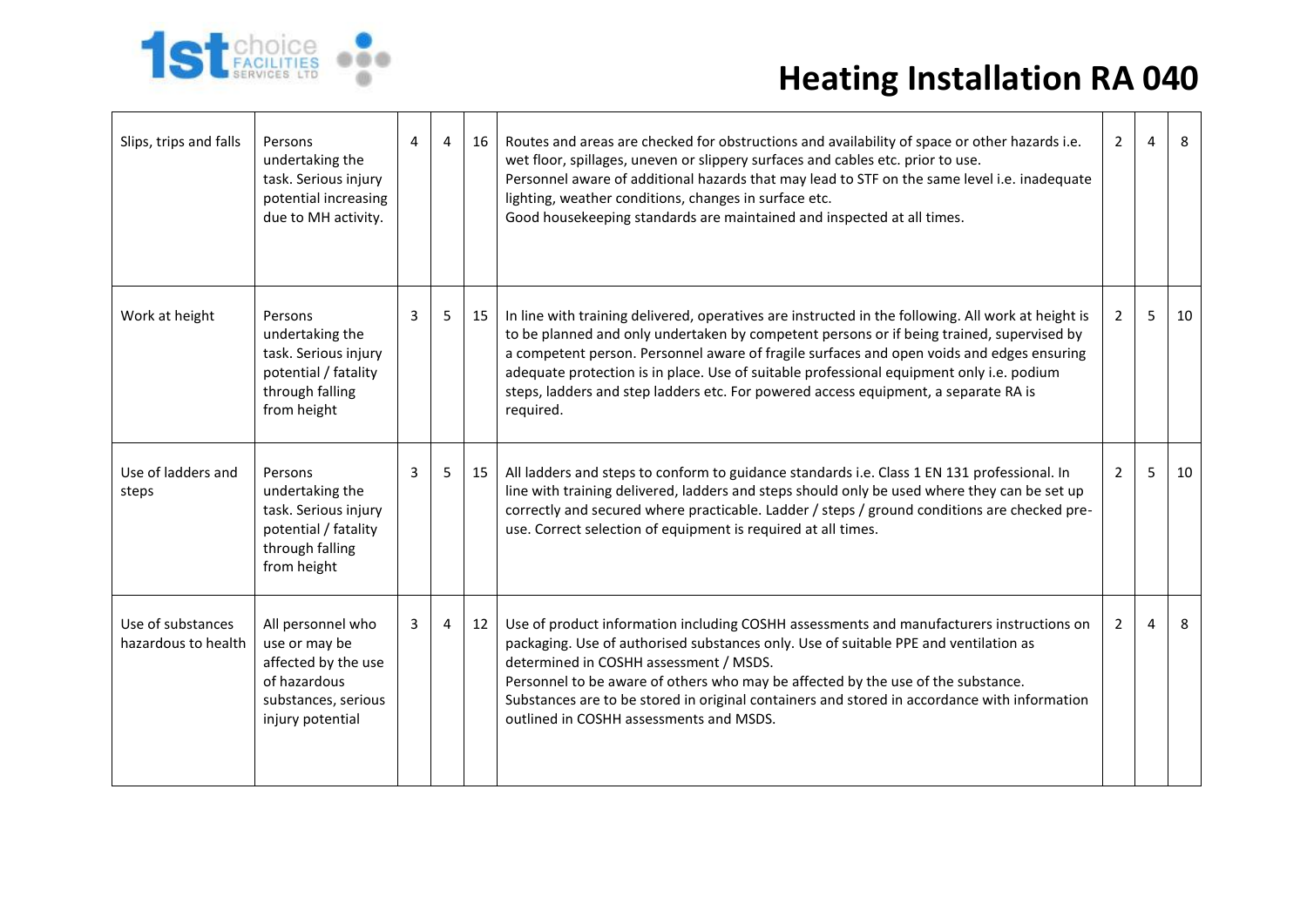

| Use of machinery  | Persons using<br>machinery at risk of<br>serious injury<br>through drawing in,<br>collision or contact<br>with moving parts                     | 4 | $\overline{4}$ | 16 | Persons trained in the use of type of work equipment in use. Equipment to be placed on firm<br>level ground. Use of petrol driven equipment to take place in a ventilated area. Use of<br>electrical equipment to be in line with requirements relating to electrical plant including PAT<br>testing, RCD protected, use of transformer etc. Regular inspection of all work equipment pre<br>use and at regular intervals.                                                                   | $\overline{2}$ | 4 | 8 |
|-------------------|-------------------------------------------------------------------------------------------------------------------------------------------------|---|----------------|----|----------------------------------------------------------------------------------------------------------------------------------------------------------------------------------------------------------------------------------------------------------------------------------------------------------------------------------------------------------------------------------------------------------------------------------------------------------------------------------------------|----------------|---|---|
| Hot works / Fire  | Persons<br>undertaking the<br>task and others<br>who may be<br>affected. Serious<br>injury / fatalities<br>through burns /<br>asphyxiation etc. | 4 | 4              | 16 | Persons undertaking the task to ensure that areas around the task are clear with the<br>placement of screens and barriers as may be necessary. Ensure correct methodology is<br>followed for the given task. Use of PPE as necessary may include heat resistant gloves /<br>gauntlets, protective eyewear, welders mask, protective footwear / protective fireproof<br>trousers / overalls. Ensure that a hot works permit is in place and that all controls are in<br>place and adhered to. | $\overline{2}$ | 4 | 8 |
| Electric shocks   | Engineers and<br>others in the<br>vicinity. Potential<br>for serious injury /<br>fatalities.                                                    | 4 | 5              | 20 | All electrical work is undertaken by competent electricians. All electrical work is planned in<br>advance and documented. Regular work in progress inspections are undertaken and<br>recorded. Suitable information, instruction, training and supervision is in place at all times.<br>Isolation procedures in place and use of permit to work form as necessary.                                                                                                                           | $\mathbf{1}$   | 5 | 5 |
| Noise / vibration | All persons on site<br>and others who<br>may be Potential<br>for long term<br>adverse health<br>effects.                                        | 4 | 3              | 12 | All personnel are instructed in the adverse effects that noise and vibration may have on<br>individuals' health. The use of personal protective equipment is required including hearing<br>protection to the correct rating and the use of best available technology to guard against<br>vibration hazards. The recording of trigger times to be in place following guidance on HAV's.                                                                                                       | $2^{\circ}$    | 3 | 6 |